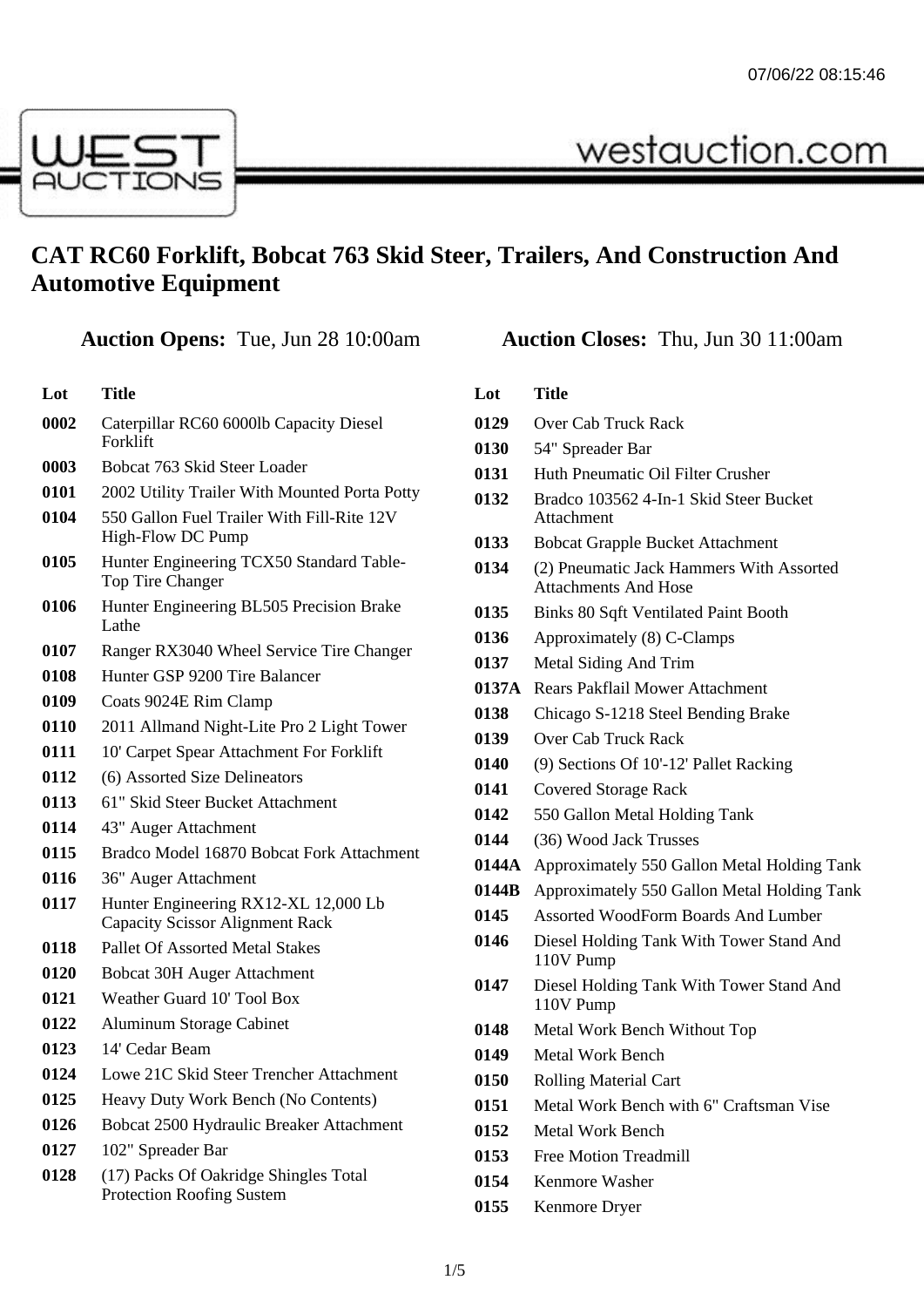| Lot   | Title                                                          |
|-------|----------------------------------------------------------------|
| 0156  | (4) Retractable Shop Reels                                     |
| 0157  | (2) Bins Of 3" PVC Butterfly Valves                            |
| 0158  | (7) 6" PVC Fittings                                            |
| 0159  | (20) 3" PVC T Fittings                                         |
| 0160  | <b>Bin With Assorted Electrical Boxes And</b><br><b>Timers</b> |
| 0161  | <b>Bin With Assorted Differential Pressure Gauges</b>          |
| 0162  | <b>Floor Mounted Job Crane</b>                                 |
| 0163  | (2) Boxes Of Radnor Premium Mild Steel MIG<br>Wire             |
| 0164  | (2) Boxes Of Radnor Premium Mild Steel MIG<br>Wire             |
| 0165  | (2) Boxes Of Radnor Premium Mild Steel MIG<br>Wire             |
| 0166  | (2) Boxes Of Radnor Premium Mild Steel MIG<br>Wire             |
| 0167  | (2) Boxes Of Radnor Premium Mild Steel MIG<br>Wire             |
| 0168  | (2) Boxes Of Radnor Premium Mild Steel MIG<br>Wire             |
| 0169  | (2) Boxes Of Radnor Premium Mild Steel MIG<br>Wire             |
| 0170  | (2) Boxes Of Radnor Premium Mild Steel MIG<br>Wire             |
| 0171  | Jet Vert Self-Feed Vertical Bandsaw                            |
| 0172  | Clemco Abrasive Blasting Machine With<br>Equipment             |
| 0173  | OTC 25 Ton Hydraulic Shop Press                                |
| 0174  | <b>Medgraphics Stationary Bike</b>                             |
| 0174A | Hoist Weight Rack                                              |
| 0174B | Nautilus Dip Machine                                           |
| 0175  | Powermatic Model 043 Vertical Band Saw                         |
| 0176  | P.I.A. Metal Storage Cabinet                                   |
| 0177  | Le Blond Lathe                                                 |
| 0178  | Bee Line Model U1000 Bolt Machine With<br>Tooling And Forge    |
| 0179  | Multiquip Whiteman Concrete Mixer                              |
| 0180  | (2) Bins Of 3" PVC Stone Flange Sockets                        |
| 0181  | Bin Of Assorted PVC Gaskets, Brackets, And<br>Other Equipment  |
| 0182  | 6" PVC Hayward Check Valve In Bin                              |
| 0183  | Bin Of Assorted 4" PVC Parts                                   |
| 0184  | Pallet Of Assorted U-bolts And Threaded Rod                    |
| 0185  | Countyline 30 Gallon Sprayer Attachment                        |
| 0186  | Barreto Model 1320 Motorized Tiller                            |
| 0188  | <b>Commercial Steel Entry Doors</b>                            |

| Lot   | <b>Title</b>                                                                                 |
|-------|----------------------------------------------------------------------------------------------|
| 0190  | 16 Gallon Oil Drum And Pump                                                                  |
| 0191  | <b>Assorted Rigging Anchor Shackles And Hook</b>                                             |
| 0192  | Contents Of Pallet: Truck Parts, Jumper Cables,<br>Radiator, Hose & Steel                    |
| 0193  | (22) Yellow Assorted Cones & Hazardous<br>Material Spill Kit                                 |
| 0194  | Bin With Grease Guns, Rubber Wheel Blocks,<br>And A/C Dryer                                  |
| 0195  | <b>Barrel Lifter Forklift Attachent</b>                                                      |
| 0196  | Contents Of Rack: Assorted Flat Bar, Tubing,<br>Channel Iron, And Steel Pipe (Contents Only) |
| 0197  | 16' Metal Material Rack (Rack Only)                                                          |
| 0198  | Tire Spreader                                                                                |
| 0199  | (5) Acetylene Tanks                                                                          |
| 0200  | Contents Of Pallet: Petroleum Tank, Welding<br>Cable And Oxy/Ace Hose With Valve             |
| 0200a | <b>Welding Cable</b>                                                                         |
| 0200c | <b>Grounding Cable</b>                                                                       |
| 0201  | Lift Master 1/2 HP Rolling Garage Door<br>Opener                                             |
| 0201c | Oxy Acetylene Hose, Valves, And Pneumatic<br>Press                                           |
| 0202  | Waste Can With Handless Lid                                                                  |
| 0203  | Oil Rag Waste Bin                                                                            |
| 0204  | Oil Rag Waste Bin                                                                            |
| 0205  | Oil Rag Waste Bin                                                                            |
| 0206  | Hydraulic Pump Power Unit                                                                    |
| 0207  | Husky 1040 Petroleum Pump                                                                    |
| 0208  | (4) Fire Extinguishers                                                                       |
| 0209  | <b>Contents Of Pallet: Scrap Metal</b>                                                       |
| 0210  | <b>Contents Of Pallet: Assorted Metal And Grate</b>                                          |
| 0211  | <b>Contents Of Pallet: Assorted Metal</b>                                                    |
| 0212  | <b>Contents of Pallet: Assorted Metal</b>                                                    |
| 0213  | Metal Tyrannosaurus Head                                                                     |
| 0214  | Babco Tools 390 Vise with Stand                                                              |
| 0215  | Branick Model 2700 Strut Spring Compressor                                                   |
| 0216  | Metal Halide Lamp Fixture                                                                    |
| 0217  | <b>Jib Crane Frame</b>                                                                       |
| 0218  | (3) Pieces Of $1/2$ " Square Tube & (1) I Beam                                               |
| 0219  | (2) 39' I Beams                                                                              |
| 0220  | (8) 30' Galvanized Cee Purlins                                                               |
| 0221  | (2) 5"x9" Pieces Of Metal Square Tube - 20"                                                  |
| 0222  | (2) Pieces Of 12"x4" Squares Steel Tube - 24'                                                |
| 0223  | Heavy Hauler Trailer                                                                         |

Husky Adjustable EZ Roller 5th Wheel Hitch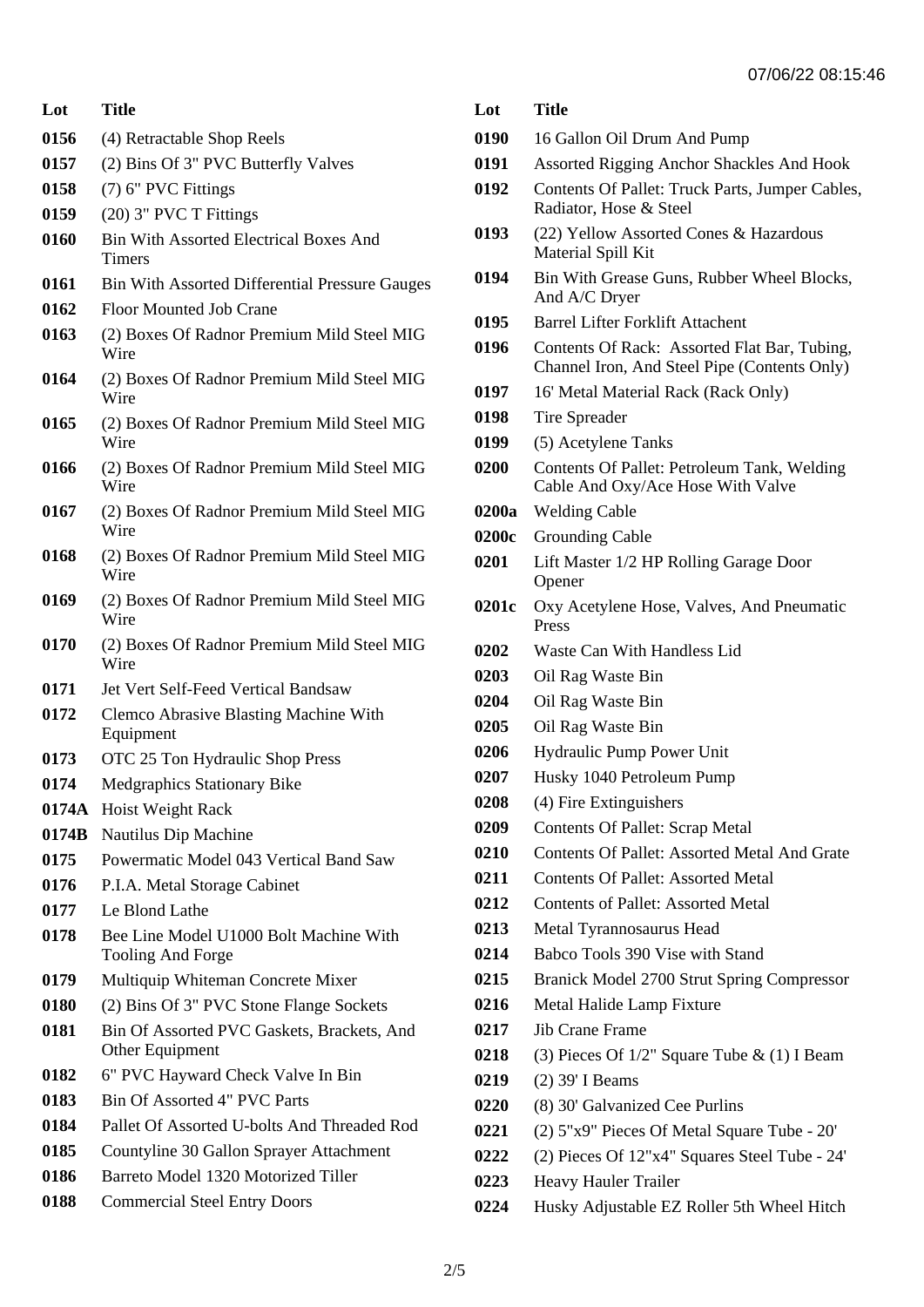| Lot  | <b>Title</b>                                                             |  |
|------|--------------------------------------------------------------------------|--|
| 0225 | Country Line Tractor Supply Hitch                                        |  |
| 0226 | Contents Of Pallet: Assorted Casters, Cable,<br>And Rigging Hardware     |  |
| 0227 | <b>Contents Of Pallet: Hydraulic Jacks And Valves</b>                    |  |
| 0229 | Contents Of Pallet: Assorted Conduit, Copper<br>Pipe, And Plastic Tubing |  |
| 0230 | <b>Snow Plow Blade</b>                                                   |  |
| 0231 | <b>Snow Plow Frame</b>                                                   |  |
| 0232 | (2) 1/2" Thick Steel Plates                                              |  |
| 0233 | Miller Big 40 CC DC Welding/Power Generator                              |  |
| 0234 | Wood Crate With Assorted Hoses And Fittings                              |  |
| 0235 | Assorted 3/4" Thick Rubber Mats                                          |  |
| 0236 | Approximately (16) 3/4" Thick Rubber Mats                                |  |
| 0237 | Rolling Metal Shop Cart                                                  |  |
| 0238 | Rolling Metal Shop Cart                                                  |  |
| 0239 | (2) Sawhorses                                                            |  |
| 0240 | <b>Steel Rigging Cable</b>                                               |  |
| 0241 | Car Wash Blower System                                                   |  |
| 0242 | (2) Trailer Axles                                                        |  |
| 0243 | (2) Trailer Axles                                                        |  |
| 0244 | (2) Trailer Axles                                                        |  |
| 0245 | Miller Big Blue 400D Constant Current DC<br><b>Welding Generator</b>     |  |
| 0246 | Isuzu Motor AD/A1 BV-4LE2                                                |  |
| 0247 | Kubota D905-E BG-1 Diesel Engine                                         |  |
| 0248 | KHD Deutz F2L511 Motor                                                   |  |
| 0249 | (2) Trailer Axles                                                        |  |
| 0250 | (2) Trailer Axles                                                        |  |
| 0251 | (1) Trailer Axle                                                         |  |
| 0252 | Flory Industries Model 2010 Flail Mower<br>Attachment                    |  |
| 0253 | Alemite 7334B Retractable Hose Reel                                      |  |
| 0254 | American Lube Equipment Co. Retractable<br><b>Hose Reel</b>              |  |
| 0255 | Retractable Hose                                                         |  |
| 0256 | Retractable Hose Reel                                                    |  |
| 0257 | American Lubrication Co. Retractable Hose<br>Reel                        |  |
| 0258 | Coxwells Retractable Oxy Acetylene Hose Reel                             |  |
| 0259 | 5 Gallon Bucket With (3) Graco Electronic<br><b>Flow Meters</b>          |  |
| 0260 | Retractable Hose Reel                                                    |  |
| 0261 | Lubreel 82206 Retractable Hose Reel                                      |  |
| 0262 | Graco 224051 Retractable Hose Reel                                       |  |
| 0263 | Reel Master Retractable Hose Reel                                        |  |

| Lot   | <b>Title</b>                                                                                                              |
|-------|---------------------------------------------------------------------------------------------------------------------------|
| 0264  | <b>Reelcraft Retractable Hose</b>                                                                                         |
| 0265  | Graco Retractable Hose Reel                                                                                               |
| 0266  | Graco 224051 Retractable Hose Reel                                                                                        |
| 0267  | Reelcraft Retractable Hose Reel                                                                                           |
| 0268  | Reelcraft Retractable Hose Reel                                                                                           |
| 0269  | Metal Bin With Water Hose And Fitting<br>Hardware                                                                         |
| 0269A | Retractable Shop Light                                                                                                    |
| 0270  | Retractable Shop Light                                                                                                    |
| 0270a | <b>Forklift Forks</b>                                                                                                     |
| 0271  | <b>Aluminum Press Jack</b>                                                                                                |
| 0272  | Contents Of Pallet: Approximately (1000)<br><b>Wood Stakes</b>                                                            |
| 0273  | Contents Of Pallet: Approximately (1000)<br><b>Wood Stakes</b>                                                            |
| 0274  | Dunn Industries Double Wall Secondary<br>Containment 250 Gallon Above Ground Tank<br>With Graco Fireball Air-Powered Pump |
| 0275  | Double Wall Secondary Containment Above<br>Ground Flammable Liquid Tank With Three<br><b>Compartments And Three Pumps</b> |
| 0276  | SAE 5W-30 120 Gallon Lube Cube With Graco<br>Fast Ball Air Powered Pump                                                   |
| 0277  | SAE 0W-20 120 Gallon Lube Cube With Graco<br>Fast-Ball Air Powered Pump                                                   |
| 0278  | Oil Filter Crusher                                                                                                        |
| 0279  | 120 Gallon Manchester Tank                                                                                                |
| 0280  | <b>Ingersollrand T30 Air Compressor</b>                                                                                   |
| 0281  | Approximately 100 Ton Hydraulic Press                                                                                     |
| 0282  | Knappco Waste Oil Storage Container                                                                                       |
| 0283  | <b>Contents Of Pallet: Assorted Electrical</b><br>Hardware                                                                |
| 0284  | Gold-N-Green Multiquip 3600 Honda<br>Generator                                                                            |
| 0285  | Airlessco LP500 Hi-Boy Airless Paint Sprayer                                                                              |
| 0286  | Cleasby MFG. Co Roofing Rotary Planer                                                                                     |
| 0287  | Briggs & Stratton Vanguard 16Hp V-Twin<br>Motor                                                                           |
| 0288  | Honda GX240 8HP Motor                                                                                                     |
| 0289  | Box Of Assorted Rigging Shackles, Hose, And<br><b>Plastic Orange Lights</b>                                               |
| 0290  | Liquidynamics Oil Cop System With<br>Conventional And Full Synthetic Dispensers                                           |
| 0291  | Motorvac Coolant Clean III System                                                                                         |
| 0292  | Motorvac Transtech III Transmission Service<br>System                                                                     |
| 0293  | Portable Chain Vise                                                                                                       |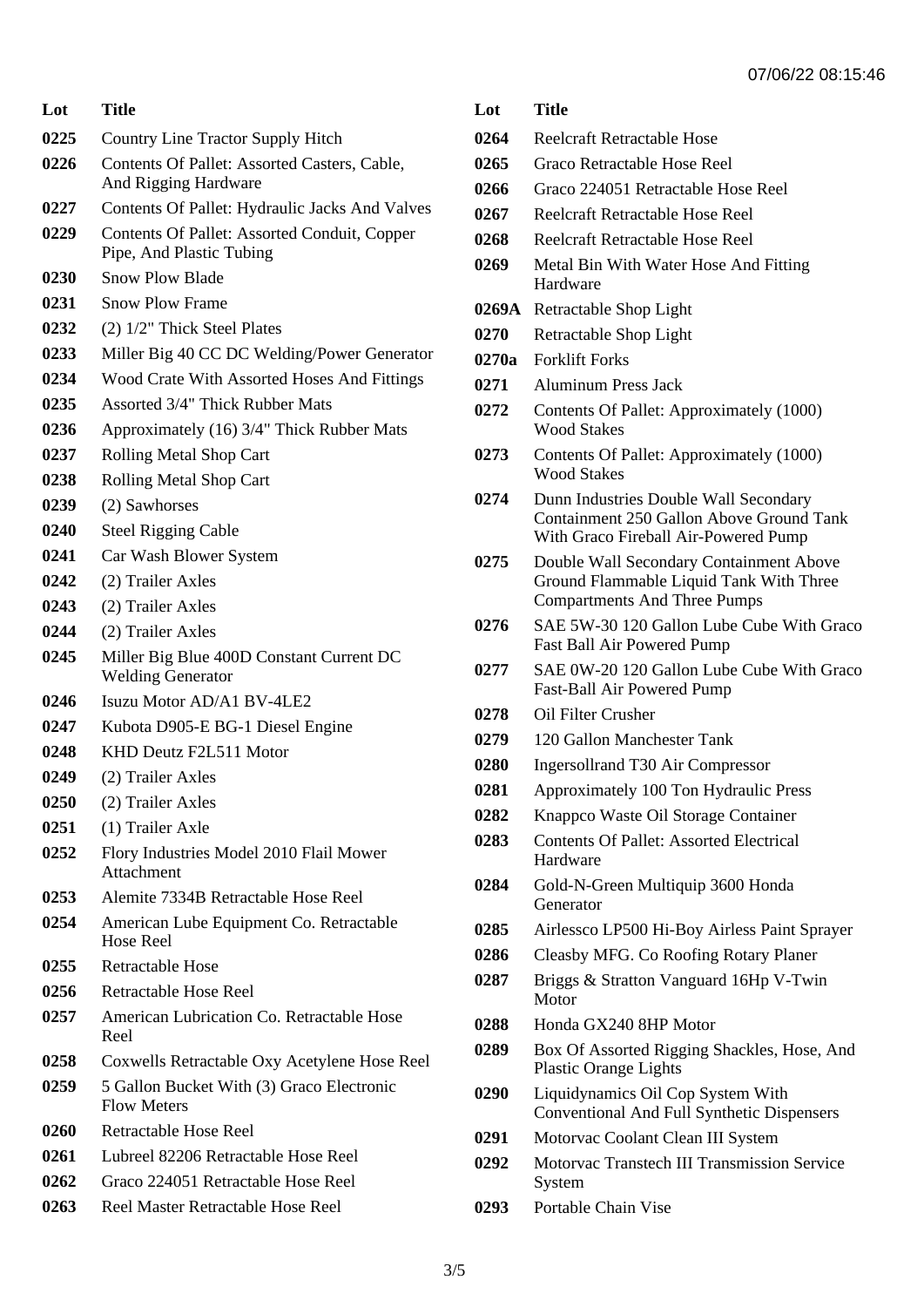| Lot   | Title                                                              |
|-------|--------------------------------------------------------------------|
| 0294  | SPX OTC 1821 Oil Filter Crusher                                    |
| 0295  | Justrite 45 Gallon Safety Storage Cabinet For<br>Flammable Liquids |
| 0296  | <b>Metal Storage Cabinet</b>                                       |
| 0364A | Rolling Shop Cart (Cart Only)                                      |
| 0376A | <b>Flat Bobcat Bucket</b>                                          |
| 0500  | Yale 4,000 Lb Capacity Electric Lift Truck                         |
| 0501  | CAT 4500lb Capacity Electric Lift Truck                            |
|       | 0501A CAT Mark II Forklift Battery Charger                         |
| 0502  | Henderson Chief 6' Salt Spreader                                   |
| 0503  | Henderson Chief Salt Spreader                                      |
| 0900  | (4) Jeep Tires                                                     |
| 0901  | (4) 1988 Ford Bronco Tires                                         |
| 0902  | $(4)$ 2005 Ford Tires                                              |
| 0903  | (4) Ford Bronco Tires                                              |
| 0904  | McLane 801-3.5RP Lawn Edger                                        |
| 0905  | McLane 801-3.5RP Lawn Edger                                        |
| 0906  | <b>Stair Master Gravitron Upper Body System</b>                    |
|       |                                                                    |

- **0907** Gym Lockers (No Contents)
- **0908** Lifetime In Ground Basketball Hoop

## PAYMENT INFORMATION:

Payment Due: By 12:00pm (noon), Tuesday, July 5, 2022. (please note our office will be closed Monday, July 4th)

Payments are not charged automatically unless enrolled in Autopay.

Buyers are fully responsible for paying their invoices. If the Buyer decides on another payment method after Autopay has already occurred, the credit card fee is non-refundable.

Penalty Fee: If payment is not received, buyers authorize West Auctions to charge a 15% penalty fee to their credit card based upon their total invoice high bid amount.

Buyer's Premium and Sales Tax: There is a 15% Buyer's Premium in effect for this auction. Locationbased sales tax will also be collected for this auction.

How to Pay Your Invoice: Credit cards online, cash/cashier's checks in our Woodland office, or wire/bank transfers. No personal/business checks. Payments are NOT accepted at pickup location.